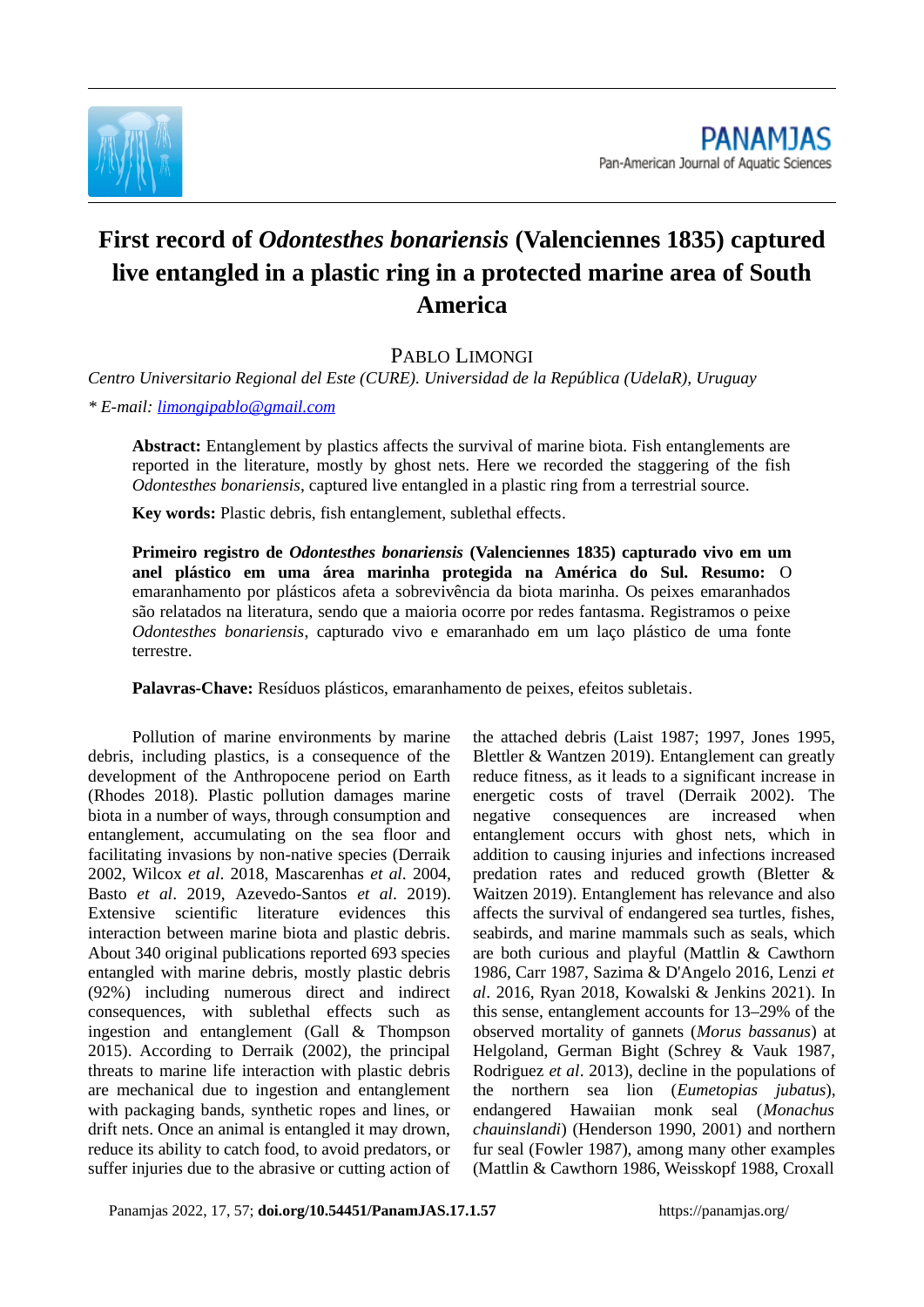*et al*. 1990). Marine mammals usually approach objects in the water and often stick their heads into rings and holes (Fowler 1987, Laist 1987). Though the plastic rings can easily slip onto their necks, the lie of the long guard hairs prevents the strapping from slipping off (Mattlin & Cawthorn 1986, Derraik 2002). Even several fish and crustacean species were found entangled in the region (south Brazil) with lethal and sublethal effects (Adelir-Alves 2016). Despite fish entanglement being registered in scientific literature mainly by "ghost nets" (DeGange & Newby 1980, Blem *et al.* 2002, Kowalski & Jenkins 2021), to date there is no regional evidence of marine fish's entanglement by plastics from terrestrial source. Fish physiognomy, size, and trophic habits might determine the interaction with plastic debris (Davison & Asch 2011, Lusher *et al.* 2013), including entanglement.

We registered the offbeat record of the entanglement of a fish, *Odontesthes bonariensis* (Atheriniformes, Atherinopsidae)*,* commonly known as Pejerrey, captured live with a floating plastic ring from a terrestrial source, in the protected marine area Cerro Verde and Coronilla islands. The species has a fine and elongated body, measuring about 50 cm and has no external difference between males and females (Mancini *et al.* 2016). It is piscivorous and inhabits euryhaline coastal areas. The fish was collected from coastal waters (depth < 15m) in La Coronilla, Rocha-Uruguay (33°50´ S; 53°27´ W), during a biodiversity monitoring activity using small mesh gill nets that target small fishes (mesh size 5 cm).

The fish length was 30.4 cm and a width of 6.2 cm. The plastic piece was circular in shape, white colour and 5 cm in diameter (Fig. 1). The plastic ring was associated with the construction sector, as it was identified as the cover of a Teflon tape.

The plastic ring width is 1.2 cm smaller than the fish's width (6.2 cm). The injuries caused by the plastic item suggests that the entanglement happened when the fish had a smaller size. Evidently, the fish's body growth did not stop due to entanglement, although biological performance could have been negatively affected. This interaction did not affect its survival, at least at medium term. In particular, the affected area is close to the urogenital tract, which may have had negative consequences on the reproductive functions. Sublethal effects of plastic and animals´ interaction might allow animals to survive but with obviously negative consequences (Fig. 2). While there is evidence of a live fish caught, trapped in a plastic bottle in southern Brazil (Azevedo-Santos *et al*. 2021), this is the first record of a live marine fish with signs of growth, entangled in a plastic ring of terrestrial origin.

Reporting occasional impacts of plastic pollution on marine biota is relevant to enlarge our understanding of the entanglement problem. In this sense, if the event is reported in a marine protected area far from urban centers, it becomes even more relevant. Although the plastic waste that enters the oceans comes from diverse and diffuse sources, it is estimated that 80% of them have a terrestrial origin (Sherrington *et al*. 2016). In this context, the rivers and streams that connect the land with the ocean are truly routes for transporting plastic waste (Small & Nicholls 2003). Within the protected area Cerro Verde and La Coronilla, an artificial channel, Canal Andreoni with 86 km of total length flows, discharges freshwater into the Atlantic Ocean, on the SW extreme of the 22 km exposed sandy beach located near La Coronilla resort. The Canal



**Figure 1.** Entangled marine fish *Odontesthes bonariensis*, in a floating plastic ring, collected from coastal waters (z < 15m) in La Coronilla, Rocha-Uruguay (33°50´ S; 53°27´ W).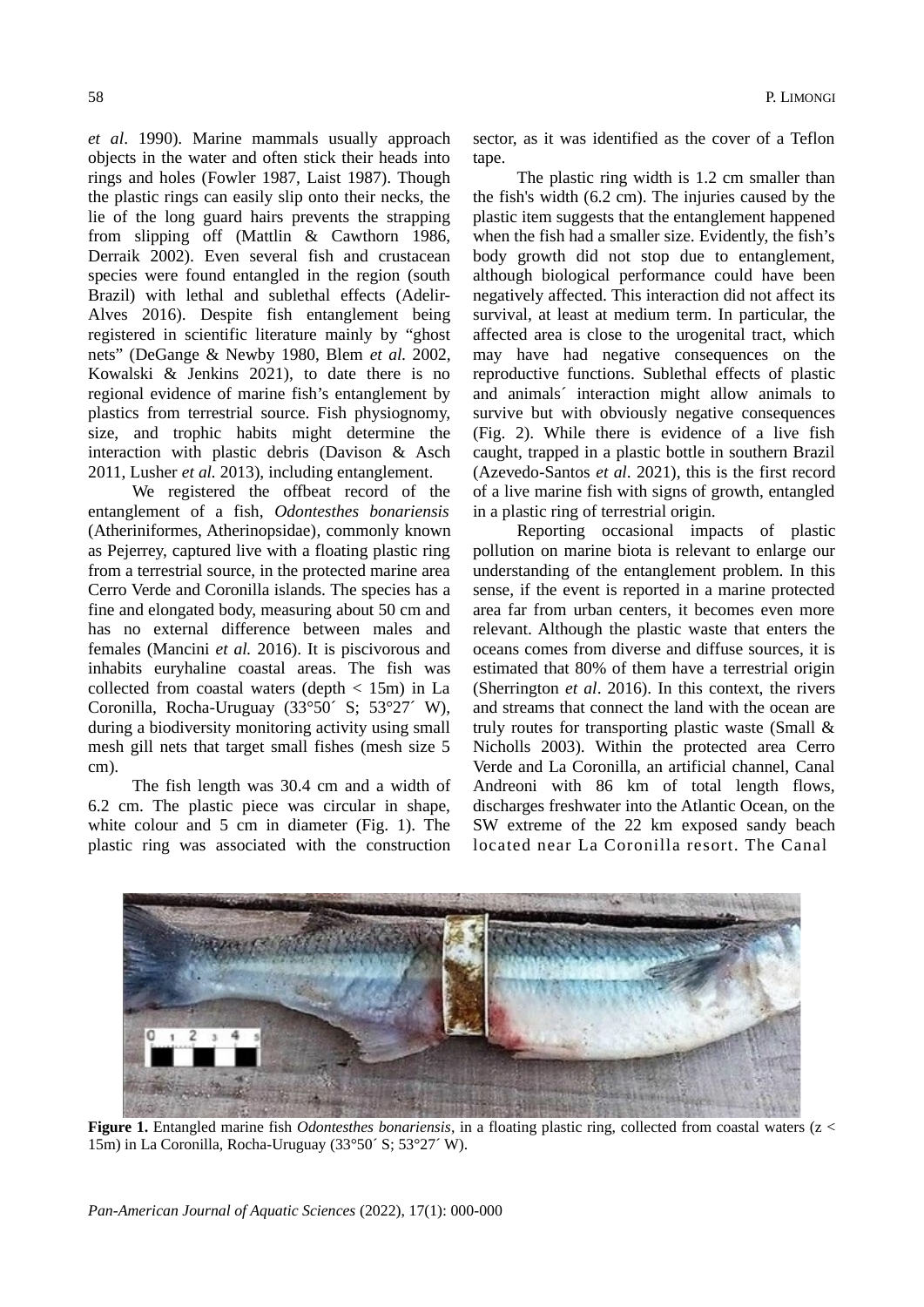

**Figure 2**. Sublethal effects of plastic entanglement of fish collected from coastal waters  $(z < 15m)$  in La Coronilla, Rocha-Uruguay (33°50´ S; 53°27´ W).

Andreoni not only transports large amounts of waste to the sea (Limongi per. obs.), but also causes a variety of environmental problems in the area (Sauco *et al.* 2010, Lercari *et al* 2002, 2010, Lercari & Defeo 2003; 2006, Lozoya & Defeo 2006). The plastic object stuck in the fish body corresponds to a Teflon tape cover. According to a report by DINAMA (Limongi 2020), the Uruguayan construction sector sells about 20.694,6 tons of plastic per year. Due to an inefficient waste collection system, part of this plastic debris might escape and could be indirectly reaching the Uruguayan seafront (Lozoya *et al.* 2015). The concerned concentration of plastic pollution in the area, and the particularly fine and elongated body shape of *O. bonariensis,* might be the plausible mechanisms to explain this offbeat record. Although there is no monitoring conducted in the area, recent works on nearby beaches evidence the presence of plastic waste on the Uruguayan Atlantic coastal zone (Rodriguez *et al.* 2020, Lozoya *et al.* 2016), as well as plastic consumption by coastal fish (Limongi *et al.* 2019) and birds (Lenzi *et al.* 2016). A broader geographical effort in collection and reporting entanglement data will aid our efforts to pinpoint priority mitigation measures.

## **Acknowledgements**

I would like to thank the fishermen Juan P. Lissardy and Agustín Correa for their collaboration and empirical knowledge. I also thank Soledad Aguiar and Deina Tucker for their contribution to this work. I wish to express my gratitude to Carolina Rodriguez and an anonymous referee which

provided valuable suggestions on the final manuscript.

## **Ethics statement**

Collection and manipulation of specimens during this investigation fulfilled all applicable regulations regarding animal welfare and were approved by the responsible authorities.

## **References**

- Adelir-Alves, J., Rocha, G. R. A., Souza, T. F., Pinheiro, P.C. & Freire, K. M. F. 2016. Abandoned, lost or otherwise discarded fishing gears in rocky reefs of Southern Brazil. **Brazilian Journal of Oceanography**, 64: 427–434.
- Azevedo-Santos, C. 2019. Plastic ingestion by fish: A global assessment. **Environmental Pollution**, 255: 112994.
- Azevedo-Santos, V. M., Brito, M. F. G., Manoel, P. S., Perroca, J. F., et al., 2021. Plastic pollution: A focus on freshwater biodiversity. **Ambio**, 50: 1313–1324.
- Basto, M. N., Nicastro, K. R., Tavaresa, A. I., McQuaidb, C. D., Casero, M., Azevedo, F., Zardi, G. I. 2019. Plastic ingestion in aquatic birds in Portugal. **Marine Pollution Bulletin**, 138: 19–24.
- Blettler, M. C. M. & Wantzen, K. M. 2019. Threats underestimated in freshwater plastic pollution: Mini-Review. **Water Air Soil Pollution,** 230(7): 174.
- Blem, C. R., Blem, L. B., Harmata, P. J., 2002. Twine causes significant mortality in nestling Ospreys. **Wilson Bulletin,** 114: 528–529.
- Carr, A. 1987. Impact of nondegradable marine debris on the ecology and survival outlook of sea turtles. **Marine Pollution Bulletin,** 18: 352–356.
- Croxall, J.P., Rodwell, S. & Boyd, I. L. 1990. Entanglement in man-made debris of Antarctic fur seals at Bird Island, South Georgia. **Marine Mammal Science**, 6: 221– 233.
- Davison, P. & Asch, R. G. 2011. Plastic ingestion by mesopelagic fishes in the North Pacific Subtropical Gyre. **Marine Ecology Progress Series**, 432: 173–2180.
- DeGange, A. R. & Newby, T. C. 1980. Mortality of seabirds and fish in a lost salon driftnet. **Marine Pollution Bulletin**, 1 (11): 322–323.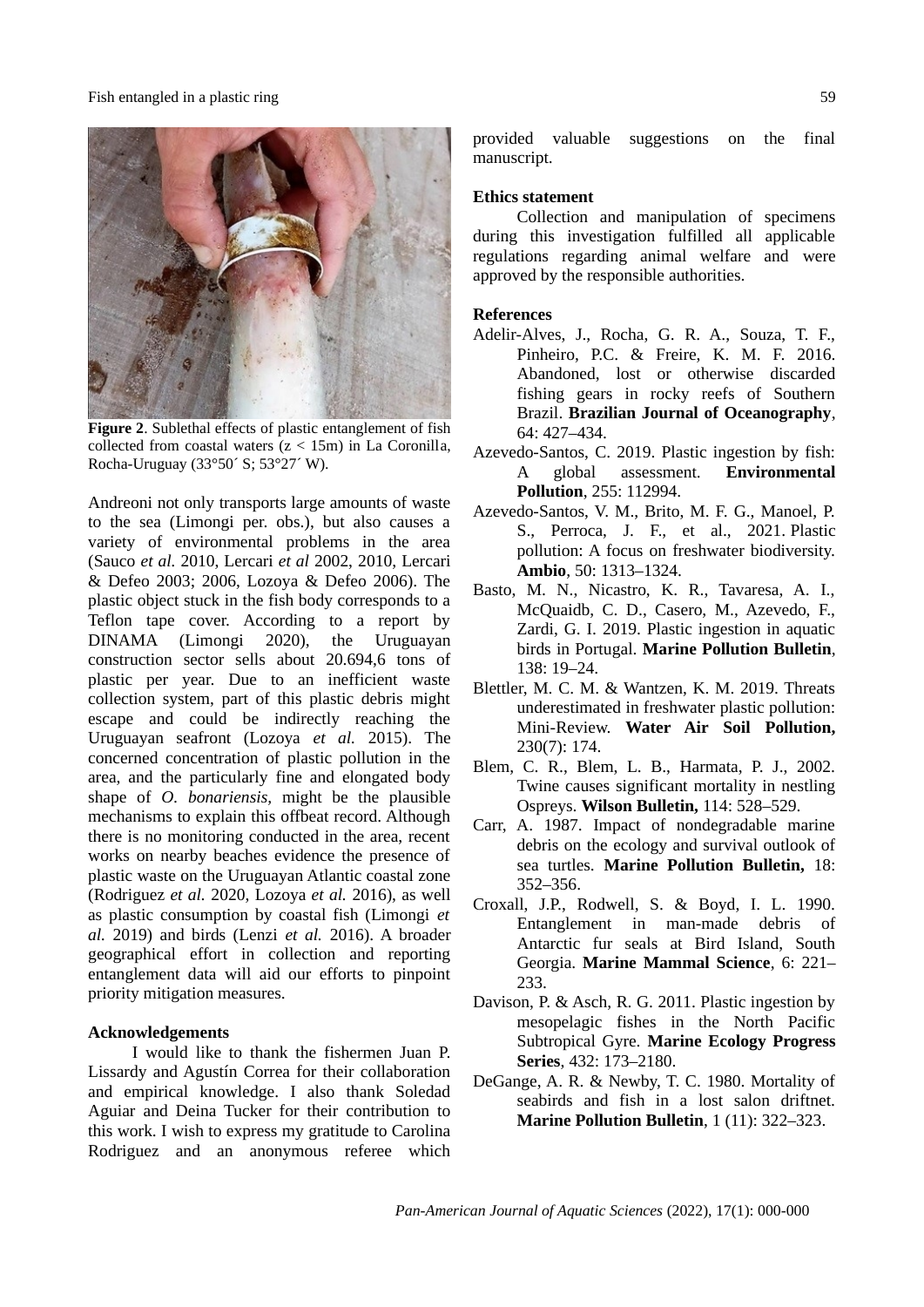- Derraik, J. G. B. 2002. The pollution of the marine environment by plastic debris: a review. **Marine Pollution Bulletin**, 44(9): 842–852.
- Fowler, C. W. 1987. Marine debris and northern fur seals: a case study. **Marine Pollution Bulletin**, 18: 326–335.
- Gall, S. C. & Thompson R. C. 2015. The impact of debris on marine life. **Marine Pollution Bulletin**, 92: 170–179.
- Henderson, J. R. 1990. A review of Hawaiian monk seal entanglement in marine debris. *In* Shomura, R.S., Yoshida, H.O. (Ed.), Proceedings of the Workshop on the Fate and Impact of Marine Debris, 27–29 November 1984, Honolulu. **US Department of Commerce**, pp. 326–336.
- Henderson, J. R. 2001. A pre- and post-MARPOL Annex V summary of Hawaiian monk seal entanglements and marine debris accumulation in the Northwestern Hawaiian Islands, 1982–1988. **Marine Pollution Bulletin,** 42: 584–589.
- Jones, M. M. 1995. Fishingdebris in the Australian marine environment. **Marine Pollution Bulletin**, 30: 25–33.
- Kowalski, A. A. & Jenkins, L. D. 2021. A review of primary data collection on ghost fishing by abandoned, lost, discarded (ALDFG) and derelict fishing gear in the United States. **Academia Letters**, Article 4495.
- Laist, D. W. 1987. Overview of the biological effects of lost and discarded plastic debris in the marine environment. **Marine Pollution Bulletin,** 18: 319–326.
- Laist, D. W. 1997. Impacts of marine debris: entanglement of marine life in marine debris includinga comprehensive list of species with entanglement and ingestion records. In: Coe, J.M., Rogers, D.B. (Eds.), **Marine Debris–– Sources, Impacts and Solutions**. Springer-Verlag, New York, pp. 99–139.
- Lercari, D. & Defeo, O. 2003. "Variation of a sandy beach macrobenthic community along a human-induced environmental gradient." **Estuarine, Coastal & Shelf Science**, 58: 17– 24.
- Lercari, D. & Defeo, O. 2006. Efectos del Canal Andreoni en playas de Rocha: deterioro ambiental y su efecto en la biodiversidad. Bases para la Conservación y el Manejo de la Costa Uruguaya. R. Menafra, L. Rodriguez-Gallego, F. Scarabino & D. Conde.

Montevideo, Uruguay, **Vida Silvestre** i+xiv: 668.

- Lercari, D., L. Bergamino & Defeo, O. 2010. "Trophic models in sandy beaches with contrasting morphodynamics: Comparing ecosystem structure & biomass flow." **Ecological Modelling**, 221(23): 2751–2759.
- Lercari, D., Defeo, O. & Celentano, E. 2002. "Consequences of a freshwater canal discharge on the benthic community & its habitat on an exposed sandy beach." **Marine Pollution Bulletin**, 44: 1397–1404.
- Lenzi, J., Burgues, M. F., Carrizo, D., Machin, E. & Melo, F. T. 2016. Plastic ingestion by a generalist seabird on the coast of Uruguay. **Marine Pollution Bulletin**, 107: 71–76.
- Limongi, P. 2020. Diagnóstico de estado de situación a nivel nacional sobre la contaminación marina por microplásticos. Informe Técnico. **DINAMA-MA**. https://www.gub.uy/ministerio-ambiente/politi cas-y-gestion/micoplasticos
- Limongi, P., Lacerot, G., Segura, A. 2019. Plastic fibers in the gastrointestinal tract content of two South Atlantic coastal fish species with different trophic habits (Urophycis brasiliensis, Paralonchurus brasiliensis) in Punta del Diablo-Uruguay. **Pan-American Journal of Aquatic Sciences**, 14(1): 71–76.
- Lozoya, J. P., Carranza, A., Lenzi, J., Machín, E., Mello, F. T., González, S., Hernández, D., Lacerot, G., Martínez, G., Scarabino, F., Sciandro, J., Vélez-Rubio, G., Burgues, F., Carrizo, D., Cedrés, F., Chocca, J., de Álava, D., Jiménez, S., Leoni, V., Limongi, P., López, G., Olivera, Y., Pereira, A., Rubio, L. & Weinstein, F. 2015. "Management & research on plastic debris in Uruguayan Aquatic Systems: update & perspectives". **Integrated Coastal Zone Management** 15(3): 377–393.
- Lozoya, J. P., Teixeira de Mello, F., Carrizo, D., Weinstein, F., Olivera, Y., Cedres, F., Pereira, M. & Fossati, M. 2016. Plastics and microplastics on recreational beaches in Punta del Este (Uruguay): Unseen critical residents? **Environmental Pollution**, 218: 931–941.
- Lozoya, J. P. & Defeo, O. 2006. "Effects of a freshwater canal discharge on an ovoviviparous isopod in an exposed sandy beach." **Marine & Freshwater Research,** 57: 421–428.
- Lusher, A., McHugh, M. & Thompson, R. C. 2013. Occurrence of microplastics in the